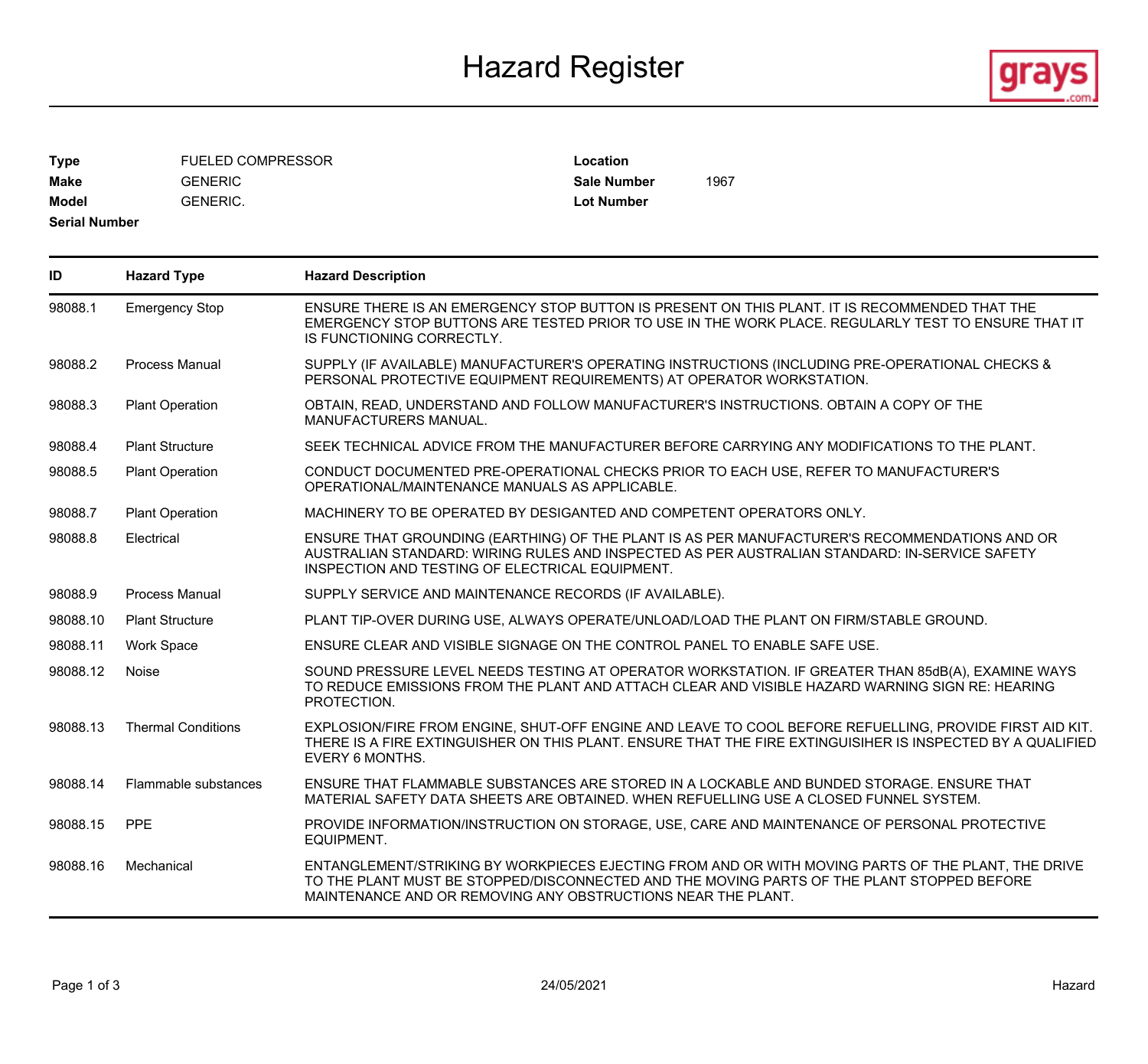# Hazard Register **Exercise Service Service Service Service Service Service Service Service Service Service Service Service Service Service Service Service Service Service Service Service Service Service Service Service Serv**



| 98088.17 | Signage                 | ATTACH CLEAR & VISIBLE HAZARD SIGNS RE KEEP CLEAR OF MOVING PLANT, HOT SURFACES, OPERATOR WARNINGS,<br>ELECTRICAL WARNINGS. ALL WARNING AND SAFETY INSTRUCTIONAL SIGNS ARE PRESENT AS PER THE<br>MANUFACTURERS SPECIFICATIONS. ALL INSTRUCTIONAL LABELS ARE PRESENT ON THE CONTROL PANEL OF THIS<br>PLANT. THERE IS THE APPROPRIATE SAFETY WARNING AND INSTRUCTIONAL LABELS ON THIS PLANT AS PER THE<br>MANUFACTURERS REQUIREMENTS. |
|----------|-------------------------|-------------------------------------------------------------------------------------------------------------------------------------------------------------------------------------------------------------------------------------------------------------------------------------------------------------------------------------------------------------------------------------------------------------------------------------|
| 98088.18 | Chemicals               | CONDUCT DOCUMENTED CHEMICALS RISK ASSESSMENT FOR ALL CHEMICALS USED WITH THE PLANT.                                                                                                                                                                                                                                                                                                                                                 |
| 98088.19 | Air Quality             | EXHAUST EMISSION (CARBON MONOXIDE) MAY BE HARMFUL, ENSURE THE PLANT IS OPERATED IN A WELL VENTILATED<br>AREA.                                                                                                                                                                                                                                                                                                                       |
| 98088.20 | Guarding                | ENSURE THAT THE POWERED MOVING OR ROTATING PARTS ARE GUARDED AS PER AUSTRALIAN STANDARD: SAFE<br>GUARDING OF MACHINERY. THE GUARDING IS PRESENT OVER MOVING PARTS OF THIS PLANT.                                                                                                                                                                                                                                                    |
| 98088.21 | <b>Hot Surfaces</b>     | BURNS ENSURE THERE IS GUARDING PRESENT OVER THE EXHAUST OF THIS PLANT.                                                                                                                                                                                                                                                                                                                                                              |
| 98088.22 | <b>PRESSURE TESTING</b> | ENSURE PRESSURE TESTING IS CARRIED OUT AS PER AUSTRALIAN STANDARD, REGULATORS AND LOCAL COUNCIL<br>STANDARDS ARE MET.                                                                                                                                                                                                                                                                                                               |
| 98088.23 | <b>AIR PRESSURE</b>     | ENSURE ALL AIR PRESSURE SAFETY REQUIREMENTS ARE MET REGARDING PPE AND USE                                                                                                                                                                                                                                                                                                                                                           |
|          |                         |                                                                                                                                                                                                                                                                                                                                                                                                                                     |